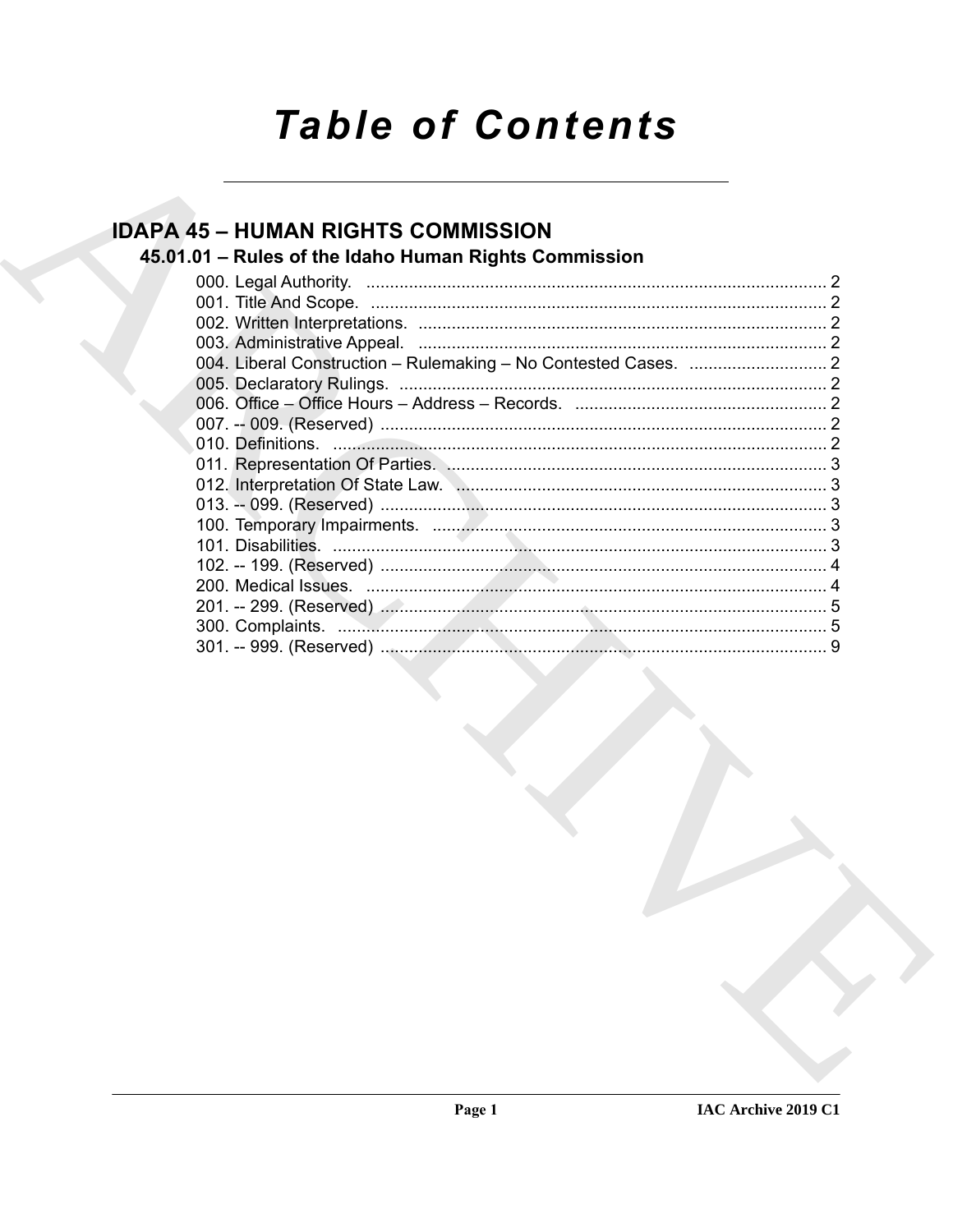### **IDAPA 45 TITLE 01 CHAPTER 01**

### **IDAPA 45 – HUMAN RIGHTS COMMISSION**

### **45.01.01 – RULES OF THE IDAHO HUMAN RIGHTS COMMISSION**

### <span id="page-1-15"></span><span id="page-1-2"></span><span id="page-1-1"></span><span id="page-1-0"></span>**000. LEGAL AUTHORITY.**

These rules are adopted under the legal authority of Sections 67-5906(12) and 44-1703(2), Idaho Code. (7-1-93)

### <span id="page-1-18"></span><span id="page-1-3"></span>**001. TITLE AND SCOPE.**

These rules shall be cited as IDAPA 45.01.01, "Rules of the Idaho Human Rights Commission." These rules cover practice before the Idaho Human Rights Commission pertaining to alleged violations of the Idaho Human Rights Commission Act, Title 67, Chapter 59 of the Idaho Code, and the Discriminatory Wage Rates Based Upon Sex Act, Title 44, Chapter 17 of the Idaho Code.

### <span id="page-1-19"></span><span id="page-1-4"></span>**002. WRITTEN INTERPRETATIONS.**

Brochures explaining various provisions of anti-discrimination laws are available at the office of the Idaho Human Rights Commission. (3-29-12)

### <span id="page-1-11"></span><span id="page-1-5"></span>**003. ADMINISTRATIVE APPEAL.**

The two statutes covered under these rules, Title 67, Chapter 59 of the Idaho Code, and Title 44, Chapter 17 of the Idaho Code, do not provide for administrative appeals. (7-1-93)

### <span id="page-1-16"></span><span id="page-1-6"></span>**004. LIBERAL CONSTRUCTION – RULEMAKING – NO CONTESTED CASES.**

**CHAPTER 01**<br> **EXAMPLES OF THE DAMA RIGHTS COMMISSION**<br> **ARCHIVE CONTINUES AND ARCHIVES COMMISSION**<br> **ARCHIVE CONTINUES AND ARCHIVES COMMISSION**<br> **ARCHIVE CONTINUES AND ARCHIVES COMMISSION**<br> **ARCHIVE CONTINUES AND ARCHIVE** These rules will be liberally construed to secure just, speedy and economical determination of all issues presented to the Idaho Human Rights Commission. Unless prohibited by statute, the Commission may permit deviation from these rules when it finds that compliance with them is impracticable, unnecessary or not in the public interest. The Idaho Human Rights Commission hereby adopts by reference the Rules of Practice and Procedure adopted by the Attorney General's Office on Rulemaking. The Idaho Human Rights Commission specifically does not adopt the Attorney General's rules regarding Contested Case Proceedings. By statutory authority, the Idaho Human Rights Commission does not conduct contested case proceedings. (7-1-93)

### <span id="page-1-12"></span><span id="page-1-7"></span>**005. DECLARATORY RULINGS.**

Any individual who petitions for a declaratory ruling on the applicability of a statute or rule administered by the Human Rights Commission must substantially comply with this rule. The petition must be addressed to the Administrator and will: (3-29-12)

- **01.** Identification. Identify the petitioner and state the petitioner's interest in the matter; (7-1-93)
- **02.** State Ruling. State the declaratory ruling that the petitioner seeks; and (7-1-93)

**03. Other Rationale**. Cite the statute, rule, or other controlling law and the factual allegations upon e petitioner relies to support the petition. (3-29-12) which the petitioner relies to support the petition.

### <span id="page-1-17"></span><span id="page-1-8"></span>**006. OFFICE – OFFICE HOURS – ADDRESS – RECORDS.**

The office of the Idaho Human Rights Commission is located at 317 West Main Street, Boise, Idaho 83735-0660. The Commission's email address is inquiry@ihrc.idaho.gov. Office hours are from 8:00 a.m. to 5:00 p.m. Mountain Time, except Saturday, Sunday, and legal holidays. This is the office where all filings must be made and where records are kept. The Administrator of the agency is the custodian of records. (3-29-12) kept. The Administrator of the agency is the custodian of records.

### <span id="page-1-9"></span>**007. -- 009. (RESERVED)**

### <span id="page-1-10"></span>**010. DEFINITIONS.**

<span id="page-1-14"></span><span id="page-1-13"></span>**01. Act**. The Human Rights Commission Act, Section 67-5901, Idaho Code, et seq. (3-29-12)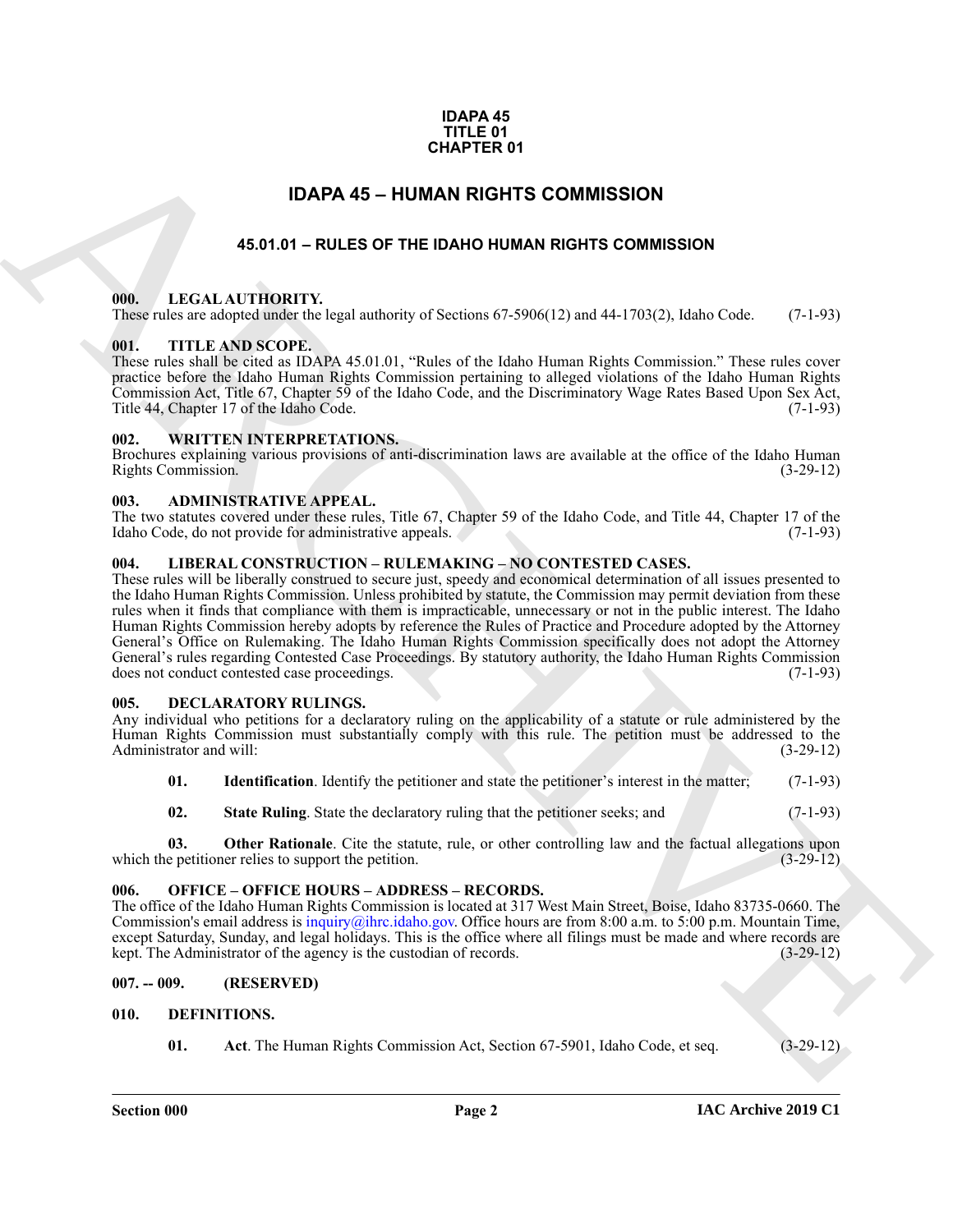### <span id="page-2-6"></span><span id="page-2-5"></span>**02. Complainant**. Any individual who files a complaint with the Commission pursuant to the Act. (3-29-12)

**03. Complaint**. A statement filed with the Commission pursuant to these rules alleging an unlawful practice within the meaning of the Act. The complaint may be in the form of a letter but, whenever possible, should be written on a complaint form provided by the Commission or on the complaint form used by the Equal Employment Opportunity Commission (EEOC), and signed by the Complainant under penalty of perjury. (3-29-12)

<span id="page-2-7"></span>**04. Covered Entity**. Those individuals and organizations within the jurisdiction of the Act, as set forth in Sections 65-5901 and 67-5902, Idaho Code. (3-29-12)

<span id="page-2-8"></span>**05. EEOC**. The United States Equal Employment Opportunity Commission or any of its designated tatives. (3-29-12) representatives.

<span id="page-2-9"></span>**06. Party or Parties**. The Complainant, the Respondent, the Commission, and any other individual or entity authorized by the Commission to intervene in any proceeding. (3-29-12)

<span id="page-2-10"></span>**07. Respondent**. The party against whom a complaint is filed in accordance with the Act and these rules. (3-29-12)

### <span id="page-2-14"></span><span id="page-2-0"></span>**011. REPRESENTATION OF PARTIES.**

In proceedings before the Commission, Complainants, Respondents, witnesses and any other individuals or entities authorized by the Commission to intervene must be represented as follows: (3-29-12) authorized by the Commission to intervene must be represented as follows:

<span id="page-2-16"></span>**01.** Individual. An individual must represent himself or herself or be represented by an attorney, or a nember. (3-29-12) family member.

<span id="page-2-18"></span>**02. Partnership**. A partnership must be represented by a partner, a duly authorized employee, or an attorney. (3-30-01)

<span id="page-2-15"></span>**03. Corporation**. A corporation must be represented by an officer, a duly authorized employee, or an attorney. (3-30-01)

<span id="page-2-17"></span>**04.** Other Entity. A municipal corporation, state, federal, tribal, or local government agency, or entity, incorporated association, or non-profit organization must be represented by an officer, a duly authorized employee or an attorney. (3-30-01)

### <span id="page-2-13"></span><span id="page-2-1"></span>**012. INTERPRETATION OF STATE LAW.**

Human Rights Commission<br>
18. Completion Associates that the Blue scores and the Blue Commission<br>
18. Completion Associates that the Geometrican policies of the Blue Scores and the Commission<br>
19. Completion Associates tha In evaluating allegations of discrimination on the basis of race, color, religion, sex or national origin under the Act, the Commission will rely on the interpretations of Title VII of the Civil Rights Act, 42 USC 2000e et seq. and federal regulations at 29 CFR Parts 1604 through 1607. The Commission will rely on interpretations of the Age Discrimination in Employment Act, 42 USC 621 et seq., and regulations at 29 CFR Part 1625 in determining allegations of age discrimination. (3-29-12)

### <span id="page-2-2"></span>**013. -- 099. (RESERVED)**

### <span id="page-2-19"></span><span id="page-2-3"></span>**100. TEMPORARY IMPAIRMENTS.**

Minor illnesses or conditions which are only temporarily disabling will not be considered to be disabilities under the Act. (3-29-12) Act. (3-29-12)

### <span id="page-2-11"></span><span id="page-2-4"></span>**101. DISABILITIES.**

The prohibition of discrimination on the basis of disability in the Act will be construed in compliance with the Americans with Disabilities Act as amended, 42 USC 1201 et seq. and federal regulations at 29 CFR Part 1630.

(3-29-12)

<span id="page-2-12"></span>**01. Contagious Diseases**. An individual who has a chronic contagious disease is an individual with a disability if he or she meets the requirements of Section 67-5902(15), Idaho Code. That individual is entitled to an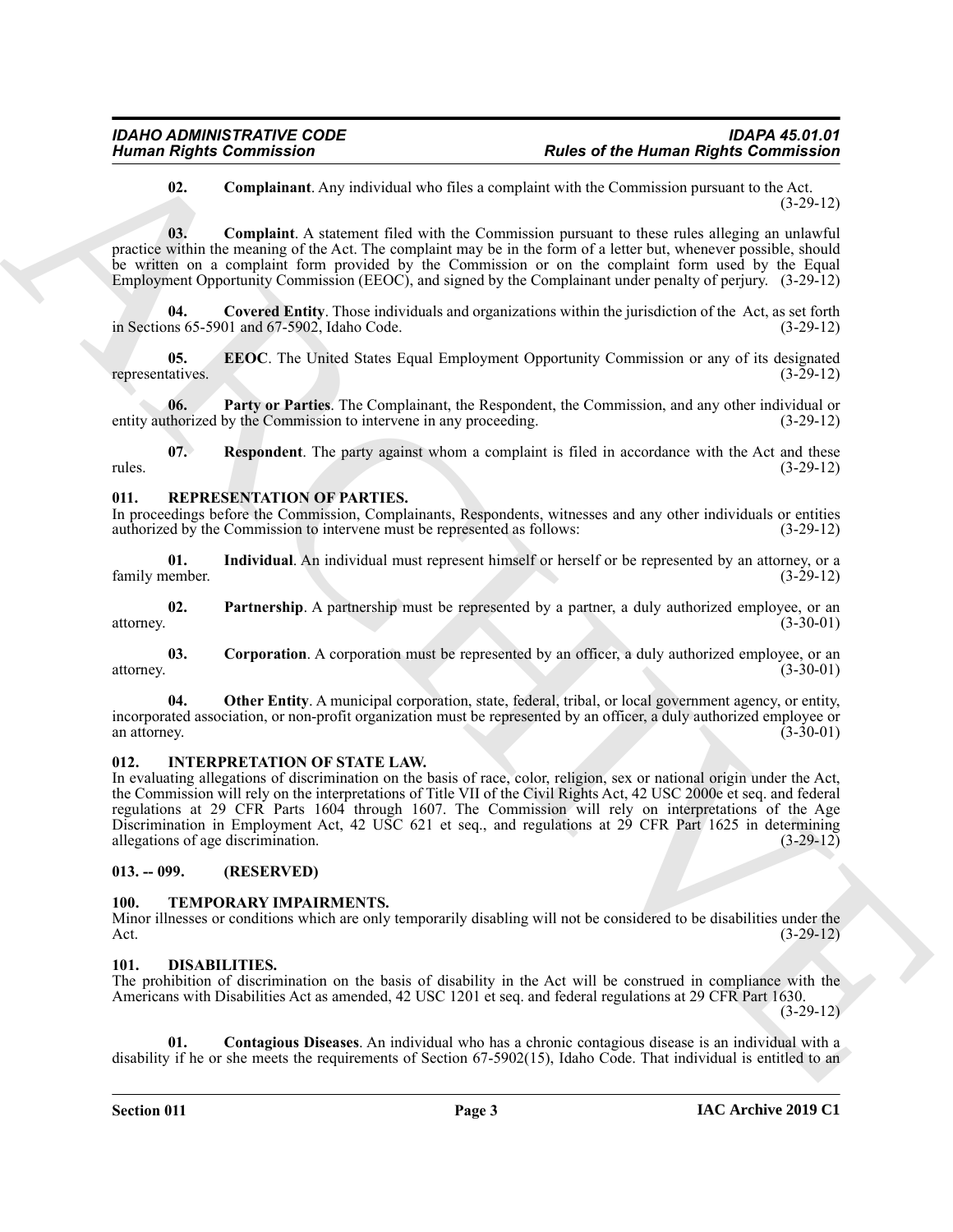individualized medical inquiry to determine if he or she is qualified for the job in question. Factors to be considered include the nature, duration and severity of the risk of infection, and the probability that the disease would be transmitted and would cause varying degrees of harm. (3-29-12)

<span id="page-3-3"></span>**02.** Alcoholism. Alcoholism is a disability if the requirements of Section 67-5902(15), Idaho Code, are met. No accommodation is necessary if the disability creates a health or safety threat. (See Section 67-5910(2)(d), Idaho Code.) Whenever alcoholism includes current use of alcohol, an employer may condition job retention upon the employee's successful completion of a treatment program and documented participation in an aftercare program. (7-1-97)

<span id="page-3-5"></span>**03. Drug Addiction**. Drug addiction is a disability if the requirements of Section 67-5902(15), Idaho Code, are met. No accommodation is necessary if the disability creates a health or safety threat. (See Section 67-  $5910(2)(d)$ , Idaho Code.) No accommodation is necessary for drug addiction that includes current illegal use, possession, or selling of a controlled substance. An employer may condition job retention upon the employee's successful completion of a treatment program and documented participation in an aftercare program. (3-29-12)

**04. Reasonable Accommodations**. Reasonable accommodations are adjustments or modifications to the work assignment or work environment to enable an individual with a disability to fulfill employment responsibilities. They may include, but are not limited to: (3-29-12)

<span id="page-3-7"></span>**a.** Making the worksite accessible to and usable by individuals with a disability;  $(3-29-12)$ 

**b.** Modification of equipment or tools so they can be used by an individual with a disability;

(3-29-12)

|  | Job restructuring; |  |  | $(7-1-93)$ |
|--|--------------------|--|--|------------|
|--|--------------------|--|--|------------|

**d.** Modified work schedules, particularly as they may be necessary for the individual to receive treatment for a disability; (3-29-12)

|  | Acquisition of adaptive aids or devices: |  |  | $(7-1-93)$ |
|--|------------------------------------------|--|--|------------|
|--|------------------------------------------|--|--|------------|

<span id="page-3-4"></span><span id="page-3-2"></span>**f.** Reassignment to a vacant position. (7-1-93)

**05. Accommodations of a Personal Nature**. Employers are not required to provide accommodations of a personal nature, such as wheelchairs and hearing aids, nor are they required to hire two  $(2)$  full-time employees to fill one  $(1)$  position.  $(3-29-12)$ fill one  $(1)$  position.

<span id="page-3-6"></span>**06. Cooperation**. An individual with a disability who seeks an accommodation must cooperate in the consideration of various accommodation options. An employer is not required to provide the "best" accommodation or the one most desired by the employee or applicant. The determination of "reasonableness" will be made on a caseby-case basis.  $(3-29-12)$ 

Human Rights Contribute to the same of the burning interaction of the same of the burning Rights Contribute into the same of the same of the same of the same of the same of the same of the same of the same of the same of **07. Pre-Employment Inquiry**. An employer, labor organization, or employment agency may not make pre-employment inquiry of an applicant as to whether the applicant has a physical or mental impairment, the nature or severity of such impairment, or a worker's compensation claim. A covered entity may make pre-employment inquiries into the ability of an applicant to perform job-related functions, or may ask an applicant to describe or to demonstrate how, with or without reasonable accommodation, the applicant will be able to perform job-related functions.  $(3-29-12)$ 

### <span id="page-3-0"></span>**102. -- 199. (RESERVED)**

### <span id="page-3-8"></span><span id="page-3-1"></span>**200. MEDICAL ISSUES.**

<span id="page-3-9"></span>**01. Medical Examinations and Inquiries**. Medical examinations and inquiries are permitted as follows: (7-1-97)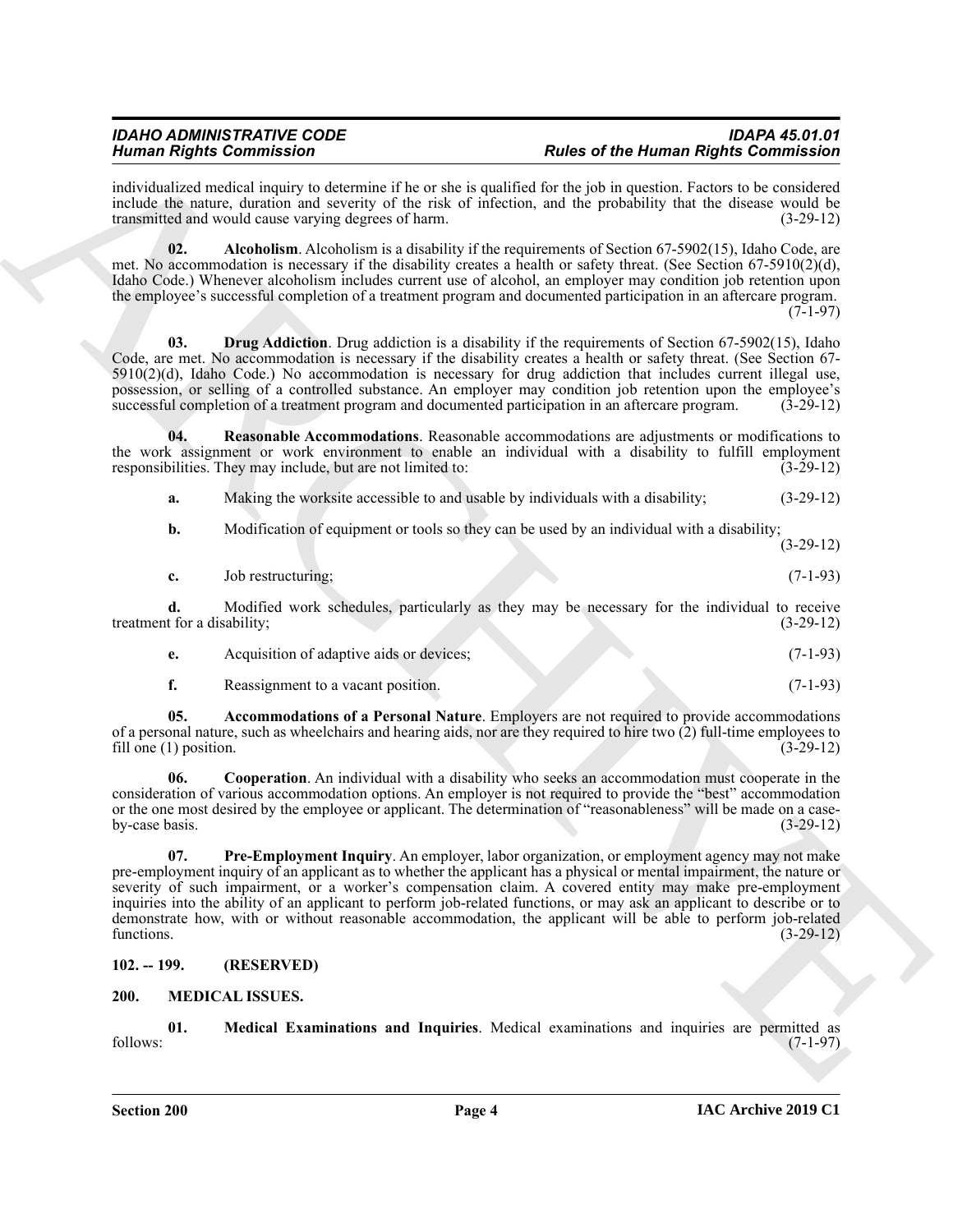### *IDAHO ADMINISTRATIVE CODE IDAPA 45.01.01 Human Rights Commission Rules of the Human Rights Commission*

Human Rights Commission Commission Commission of the two plane of the thermal Rights Commission and the complete of the complete of the complete of the complete of the complete of the complete of the complete of the compl **a.** A covered entity may require a medical examination or inquiry after making an offer of employment to an applicant and before he or she begins employment duties, and may condition an offer of employment on the results of such examination or inquiry, if all entering employees in the same job category are subjected to such an examination or inquiry regardless of disability. Medical inquiries or examinations conducted in accordance with this section do not have to be job-related and consistent with business necessity. If certain criteria are used to screen out an applicant, however, the exclusionary criteria must be job-related and consistent with business necessity. (3-29-12)  $\text{necessary}$ .  $(3-29-12)$ 

**b.** A covered entity may require a medical examination or make an inquiry of an employee that is jobrelated and consistent with business necessity. Inquiries may be made into the ability of an employee to perform job-<br>related functions. (7-1-93) related functions.

**c.** A covered entity may conduct voluntary medical examinations and activities, including voluntary medical histories, which are part of an employee health program. (7-1-93)

<span id="page-4-7"></span>**02. Disabilities Not Presently Job-Related**. An employer may not discriminate against an applicant or employee because of a disability that is not presently job-related but that may worsen and become job-related in the future. (3-29-12)

<span id="page-4-6"></span>**03. Confidentiality**, **Exceptions**. Information about the medical condition or history of an applicant or employee should be considered confidential except that: (7-1-93)

**a.** Supervisors and managers may be informed regarding restrictions on the work or duties of individuals with a disability and regarding any accommodations or health or safety precautions; and (3-29-12)

**b.** First aid and safety personnel may be informed, where appropriate, if the condition might require emergency treatment. (3-29-12)

<span id="page-4-0"></span>**201. -- 299. (RESERVED)**

### <span id="page-4-1"></span>**300. COMPLAINTS.**

<span id="page-4-5"></span><span id="page-4-2"></span>

| 01. |  | <b>Who May File.</b> A complaint may be filed by any of the following: | $(7-1-93)$ |
|-----|--|------------------------------------------------------------------------|------------|
|-----|--|------------------------------------------------------------------------|------------|

**a.** An individual for himself or herself, a family member on behalf of a minor, or an individual with guardianship, power of attorney, or similar legal authority over another, who claims to be aggrieved by an alleged unlawful discriminatory practice as defined in the Act; (3-29-12)

**b.** A Commissioner or the Administrator may request the Commission to initiate a complaint. The Commission will review the reasons provided by the initiating Commissioner or Administrator and may initiate a complaint if satisfied that there is reason to believe that an unlawful discriminatory practice as defined in the Act has occurred or is occurring; (3-29-12)

**c.** An individual who claims that he or she has been discharged, expelled, or otherwise discriminated against by an employer, labor organization, or employment agency because he or she opposed practices forbidden under the Act, or because he or she has filed a complaint, testified, assisted or participated in any manner in an investigation, hearing or other procedure before the Commission. (3-29-12)

**02. Commission Assistance**. Assistance in filing complaints will be available to any Complainant by a Commissioner, the Administrator, or staff member. The Commission reserves the right to refuse to accept a complaint for filing if, in the opinion of the Administrator, there is no reason to suspect that illegal discrimination may have occurred, or if the action is barred by the terms of Subsection 300.06.a. (3-29-12)

<span id="page-4-4"></span><span id="page-4-3"></span>**03.** Contents of Complaint. A complaint should contain the following: (7-1-93)

**a.** The full name, mailing address, and telephone number (if any) of the Complainant or Complainants; (7-1-93)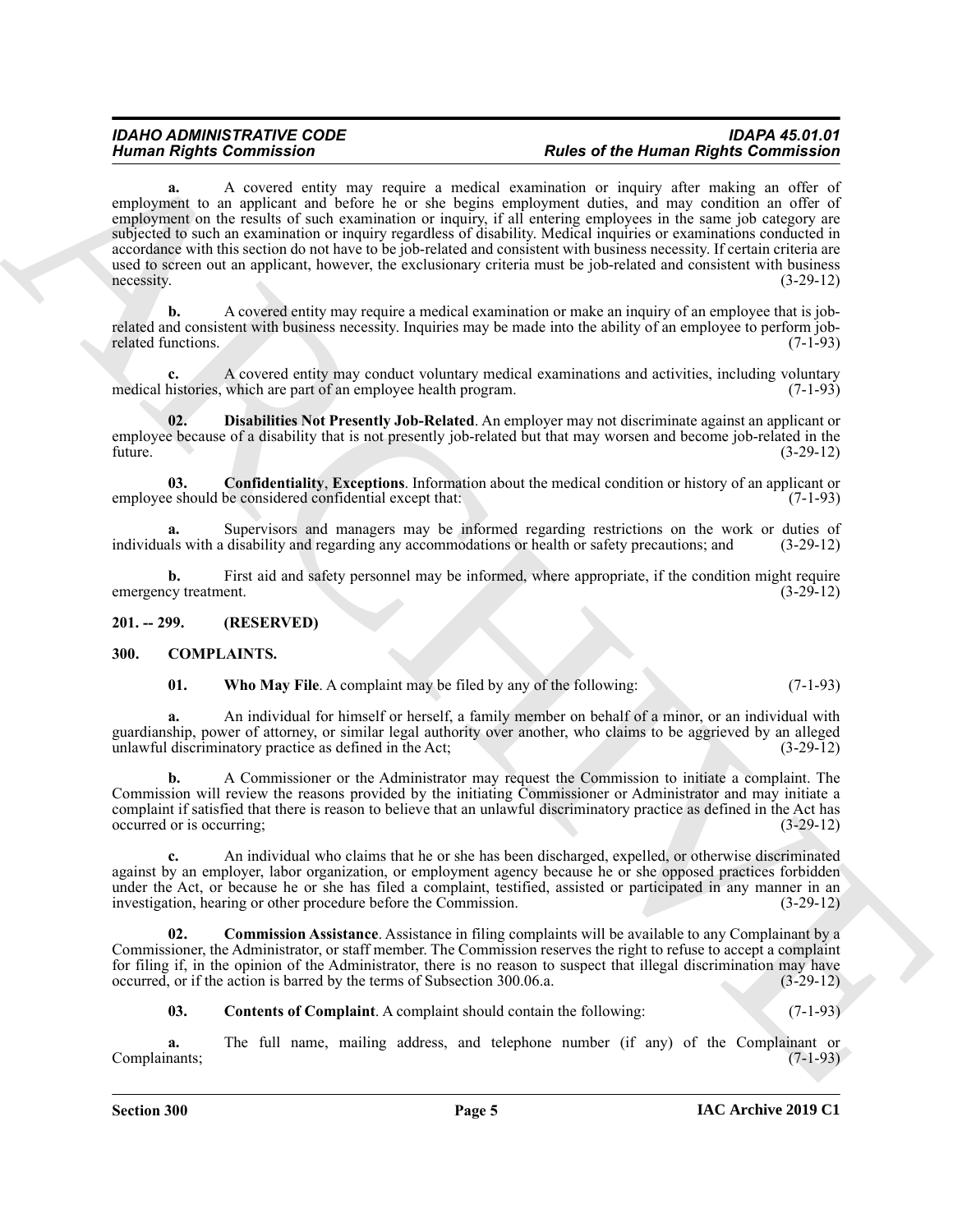**b.** The full name, mailing address, and telephone number (if any and if known) of the Respondent or Respondents; (7-1-93)

**c.** A brief written statement sufficiently clear to identify the practices and to describe generally the action or practice alleged to be unlawful; (7-1-98)

**d.** The date or dates on which the alleged unlawful discriminatory practices occurred and, if the alleged unlawful practice is of a continuous nature, the dates between which said continuing practices are alleged to have occurred; (7-1-93) (3) the contract of the contract of the contract of the contract of the contract of the contract of the contract of the contract of the contract of the contract of the contract of the contract of th

<span id="page-5-2"></span>**e.** A statement as to any other action which has been instituted in any other forum or agency based on grievance as is alleged in the complaint. the same grievance as is alleged in the complaint.

Human Rights Commission<br>
The Add note, mating ecloses, and obeybnes camber (i.l.ey. and i.l.e.wear of the Human Rights Commission<br>
Respectively. The Add note, mating ecloses, and obeybnes camber (i.l.ey. and i.l.as of the **04. Medical Documentation**. Individuals filing disability discrimination complaints may be required to furnish the Commission with opinions or records from duly licensed health professionals regarding (a) the nature of their disabilities, and (b) any limitations, including work restrictions, caused by the disability. Medical reports from the following sources will be accepted: physicians and osteopathic physicians, nurse practitioners, counselors, psychologists, occupational therapists, clinical social workers, dentists, audiologists, speech pathologists, podiatrists, optometrists, chiropractors, physical therapists, and substance abuse treatment providers, insofar as any opinion or evaluation within the scope of the relevant license applies to the individual's physical or mental impairment. Failure to provide medical reports within a reasonable period of time may be cause for dismissal of a complaint. (3-29-12)

<span id="page-5-3"></span>**05. Method of Filing**. A complaint may be filed by personal delivery, mail, email, or facsimile to the Commission office in Boise. (3-29-12) delivered to the Commission office in Boise.

<span id="page-5-5"></span>**06. Time for Filing**. The following time limitations apply to the filing of complaints with the sion: (7-1-93) Commission:

**a.** A complaint must be filed within one (1) year after the alleged unlawful practice occurs. If the alleged unlawful practice is of a continuing nature, the date of the occurrence of said unlawful practice will be deemed to be any date subsequent to the commencement of the unlawful practice up to and including the date on which the complaint is filed if the alleged unlawful practice continues. (3-29-12)

**b.** The date a complaint is received at the Commission's office will be noted on the complaint. For purposes of compliance with Section 67-5908(4), Idaho Code, the date of notation will be the date of filing.

(3-29-12)

**c.** Notwithstanding any other provisions of these rules, a complaint will be deemed to have met the timelines requirement of Subsection 300.06.a. when the Commission receives, in any manner described in Subsection 300.05.a., a written statement sufficiently precise to identify the practices and to describe generally the action or practice alleged to be unlawful. (3-29-12)

<span id="page-5-1"></span>**07. Complaints Deferred by EEOC**. Any complaint deferred to the Commission by the EEOC will be treated, for purposes of filing requirements, according to the rules stated above. (3-29-12)

<span id="page-5-0"></span>Amended Complaints. A complaint may be amended, before the determination by the Commission and at the discretion of the Administrator, to cure technical defects or omissions, or to clarify or amplify allegations by the Complainant. (3-29-12)

<span id="page-5-4"></span>Supplemental Complaint. The Complainant may file a supplemental complaint setting forth actions that have allegedly occurred subsequent to the date of the original or amended complaint, and said supplemental complaint, if timely filed, will be considered together in the same proceeding with the original or amended complaint whenever practicable. (3-29-12)

<span id="page-5-6"></span>**10. Withdrawal of Complaint**. Upon the request of the Complainant, on a form provided by the Administrator stating the reasons for such request, a complaint, or any part thereof, may be withdrawn with the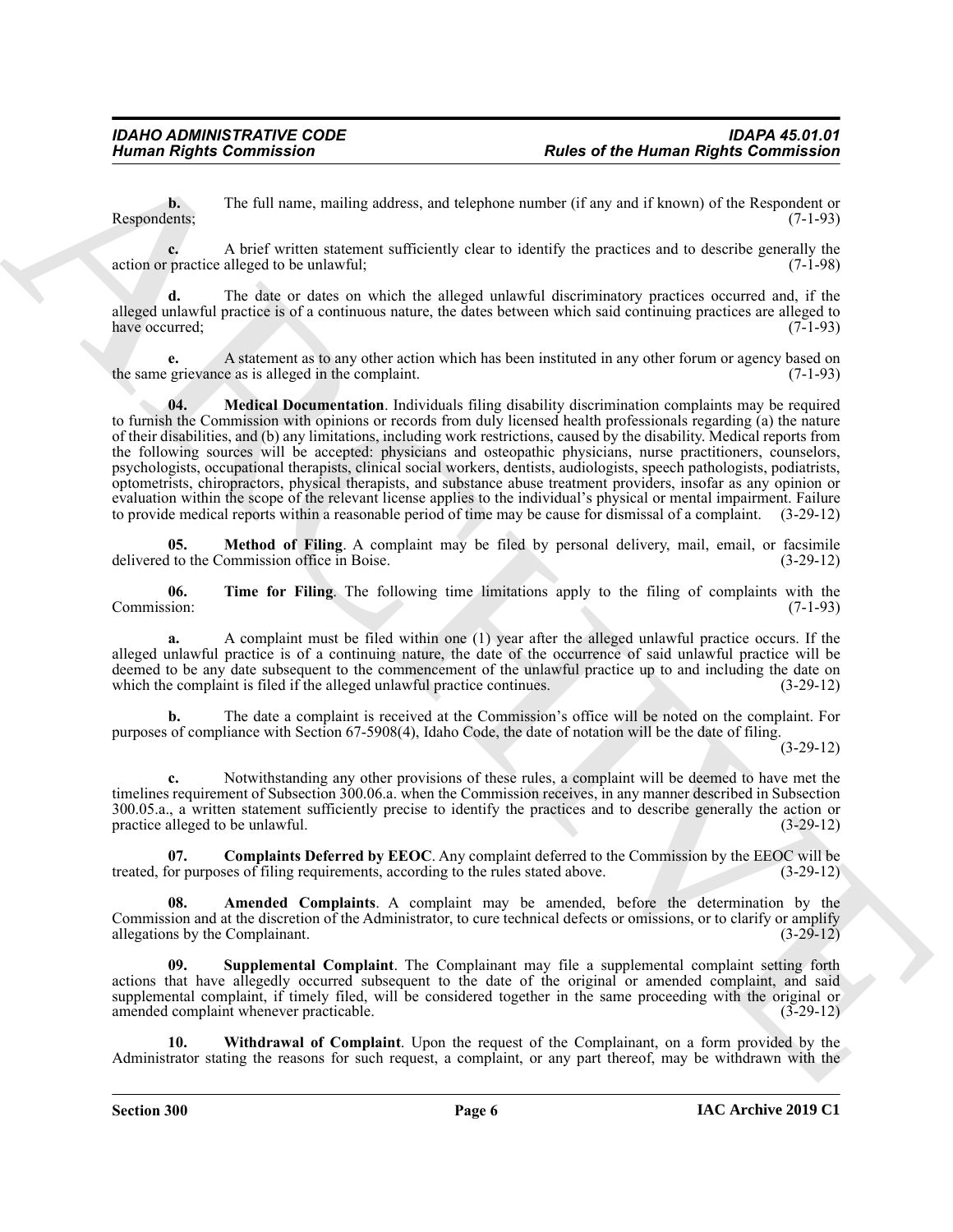written consent of the Administrator. If a complaint is withdrawn pursuant to the provision of these rules, the Administrator will close the case and notify the parties. (3-29-12) Administrator will close the case and notify the parties.

<span id="page-6-3"></span>**11. Initial Actions**. When filed, a complaint will be docketed, assigned a complaint number, and assigned to the staff for mediation or investigation. (3-29-12)

**12. Service on Respondent**. As promptly as possible, the Commission will serve a copy of the complaint on the Respondent by: (3-29-12)

<span id="page-6-7"></span>

| а. | Personal delivery; | $(5-3-03)$ |
|----|--------------------|------------|
|----|--------------------|------------|

| <b>b.</b> | Mail; | $(3-29-12)$ |
|-----------|-------|-------------|
|           |       |             |

**c.** Email; or (3-29-12)

<span id="page-6-4"></span>**d.** Facsimile. (5-3-03)

**13.** Mediation. Upon the filing of a complaint, the Commission or its delegated staff member will endeavor to resolve the matter by informal means. Such informal means may include, at the discretion of the Commission staff, a mediation conference at a time and place acceptable to all participants, to clarify the positions of the parties to the complaint and explore any bases for no-fault settlement. A mediation conference is not a contested case hearing under Section 67-5209, Idaho Code. (3-29-12) case hearing under Section 67-5209, Idaho Code.

<span id="page-6-8"></span><span id="page-6-1"></span>**14. Settlement**. Terms of any settlement agreed to by the parties at any time prior to a determination by the Commission on the merits of the charge will be reduced to writing in a Settlement Agreement. Upon the signing of a Settlement Agreement by all parties, the Administrator will close the case. (3-29-12)

Hence of the Henna Rights Commission<br>
From Commission Commission<br>
Administration (1,4 requising to estimate the properties of the Henna Rights Commission<br>
Administration (1,4 requising to estimate the properties of the Sy **15. Answers**. The Respondent must answer or otherwise respond to the complaint in writing within thirty (30) days of receiving it. A copy of Respondent's answer, including any attachments submitted, will be sent by the Commission staff to the Complainant. Upon application, the Commission may for good cause extend the time within which the answer may be filed. The answer must be fully responsive to each allegation contained in the complaint. Any allegation in the complaint that is not denied or admitted in the answer will be deemed admitted unless the Respondent states in the answer that Respondent is without knowledge or information sufficient to form a belief. If the Respondent fails to answer or otherwise respond to the complaint within thirty (30) days of receipt or such time as may be extended by the Commission, the Commission may act on the complaint based on the information provided by the Complainant. Upon application, the Commission may for good cause shown permit the Respondent to amend its answer to the complaint. Any amendments to the complaint, or any supplemental complaint, will be served upon the Respondent as promptly as possible. Answers to amended or supplemental complaints, if necessary, must be submitted within ten (10) working days. Time for submitting such answers may be extended by<br>the Commission to thirty (30) days for good cause. the Commission to thirty  $(30)$  days for good cause.

<span id="page-6-6"></span>**16. Requests for Information**. At any time after the filing of a complaint, the Commission staff may issue to either the Complainant or the Respondent requests for information regarding any matter that is not privileged<br>and that is relevant to the subject matter involved. (3-29-12) and that is relevant to the subject matter involved.

<span id="page-6-0"></span>**17. Answers Returned**. Answers to requests for information must be returned to the Commission office at a time determined by the investigator. (3-29-12)

<span id="page-6-5"></span>**18. Narrative Statement**. The Commission staff may request a narrative statement from a party. The narrative statement must include all information that the party desires to be considered by the Commission.(3-29-12)

<span id="page-6-2"></span>**19. File Briefs**. Any party to a complaint filed with the Commission may file briefs or other written memoranda setting out his or her position or interpretation of the law. (7-1-97)

<span id="page-6-9"></span>**20. Summary of Investigation**. At the completion of the investigation, the staff member to whom the case is assigned will prepare a report containing a summary of the investigation and submit it to the Administrator to review. (3-29-12)

**Section 300 Page 7**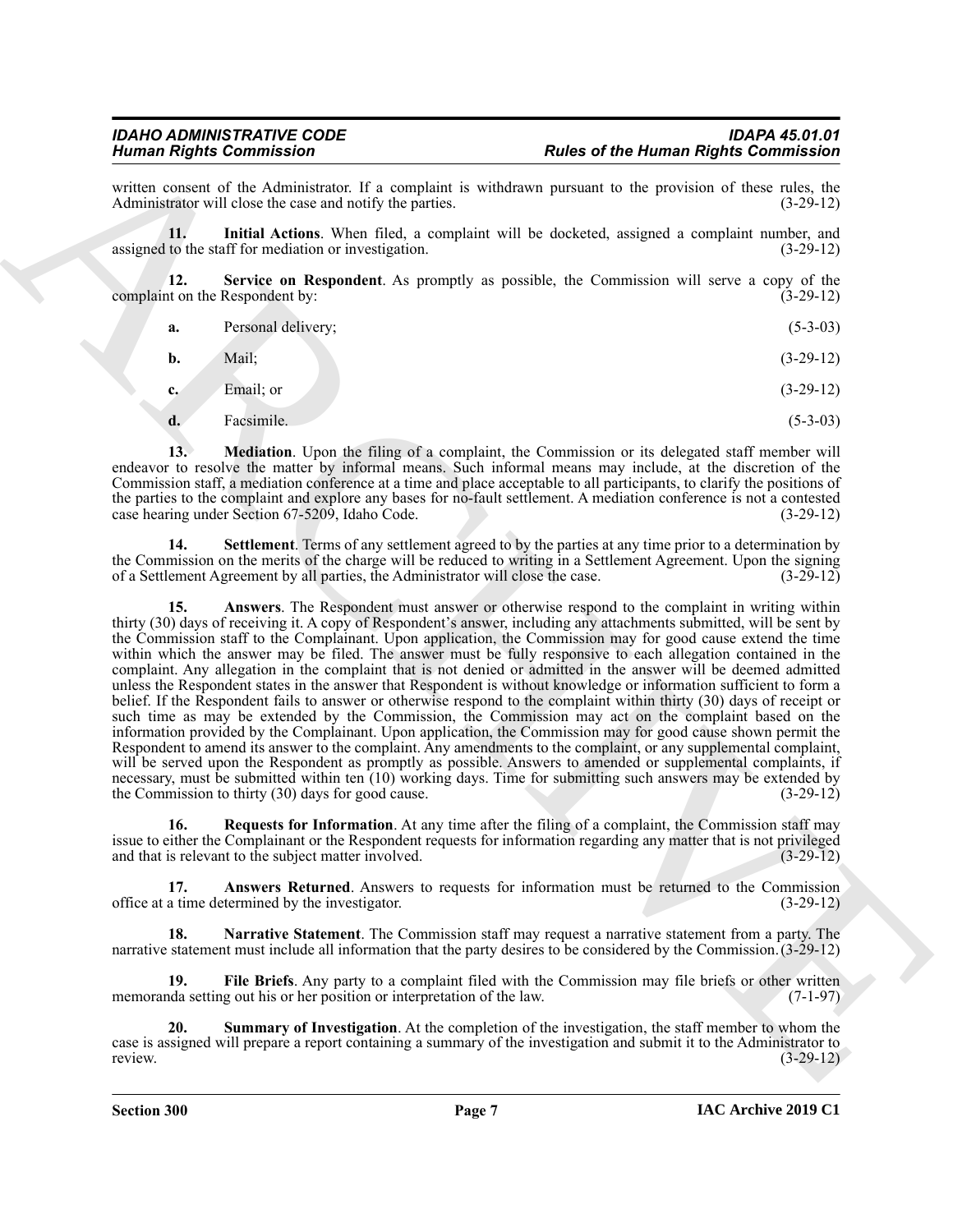**21. Administrative Closure**. At any point during the handling of a particular case, the Administrator may close the case for administrative reasons that include, but are not limited to: (3-29-12)

<span id="page-7-1"></span>**a.** Failure of the Complainant to accept a full relief settlement offer; (7-1-93)

**b.** Failure of the Complainant to cooperate with the Commission in the processing of the case, including failure to answer requests for information or failure to provide medical information as requested; (3-29-12)

**c.** Inability to locate the Complainant; (7-1-93)

<span id="page-7-10"></span>**d.** It appearing upon investigation that the case is not within the jurisdiction of the Commission; (3-29-12)

**e.** The Complainant's filing of a suit in either state or federal court alleging the same unlawful complained of to the Commission. (3-29-12) practices complained of to the Commission.

**22. Notification of Closure**. The Administrator will notify the parties of an administrative closure, including the grounds for the decision, as promptly as possible. (3-29-12)

<span id="page-7-9"></span><span id="page-7-5"></span>**23. Decision on the Merits**. At the completion of the investigation and approval of the summary by the Administrator, the Commission or a designated panel of at least three (3) Commissioners will determine whether there is probable cause to believe that the Respondent has been or continues to be engaged in any unlawful discriminatory practices defined in the Act. (3-29-12)

Human Rights Commission<br>
Numan Rights Commission<br>
Numan Rights Commission<br>
Numan Rights Commission<br>
The Archives Control in the Commission<br>
The Commission Commission Commission Commission Commission Commission<br>
The Commis **24. No Probable Cause**. If the Commission or designated panel finds no probable cause on the allegations of the complaint, a statement of no probable cause and order of dismissal will be issued for the Commission by the Administrator. The summary of investigation, statement, and order will be sent to Complainant and Respondent, thereby closing the case.

<span id="page-7-11"></span>**25. Probable Cause**. If the Commission or designated panel finds probable cause on the allegations of the complaint, a statement of probable cause will be issued. The summary of investigation and statement will be sent to the Complainant and the Respondent. (3-29-12)

<span id="page-7-2"></span>**26. Conciliation**. If the Commission finds probable cause on the allegations of the complaint, the Commission staff will endeavor through conference with the parties to redress and eliminate the possible unlawful discriminatory practice by conciliation. (3-29-12)

<span id="page-7-3"></span>**27. Conciliation Agreement**. If conciliation is successful, a written Conciliation Agreement will be prepared, that states all measures to be taken by any party, and if appropriate, compliance provisions. The Conciliation Agreement must be signed by the parties, and the Administrator will close the case. (3-29-12)

<span id="page-7-7"></span>**28.** Failure of Agreement. If the parties fail to reach terms of conciliation, the Commission will e whether or not to pursue the case in the District Court. (3-29-12) determine whether or not to pursue the case in the District Court.

<span id="page-7-8"></span>**29. No Action**. If the Commission determines not to pursue the case in District Court, the Administrator will notify Complainant and Respondent, close the case, and advise Complainant of his or her right to pursue the case through a private cause of action. (3-29-12)

<span id="page-7-0"></span>**30. Action**. If the Commission decides to pursue a case, it will file an action in District Court in the name of the Commission on behalf of the Complainant. (3-29-12)

**31. Confidentiality of Records**. The records of the Commission are confidential according to Section 74-105(8), Idaho Code. The Commission and its employees will not reveal information about a case to nonparties except as may be necessary to conduct a full and fair investigation. (3-29-12) except as may be necessary to conduct a full and fair investigation.

<span id="page-7-6"></span><span id="page-7-4"></span>**32. Document Destruction**. The Commission may retain closed investigatory files for three (3) years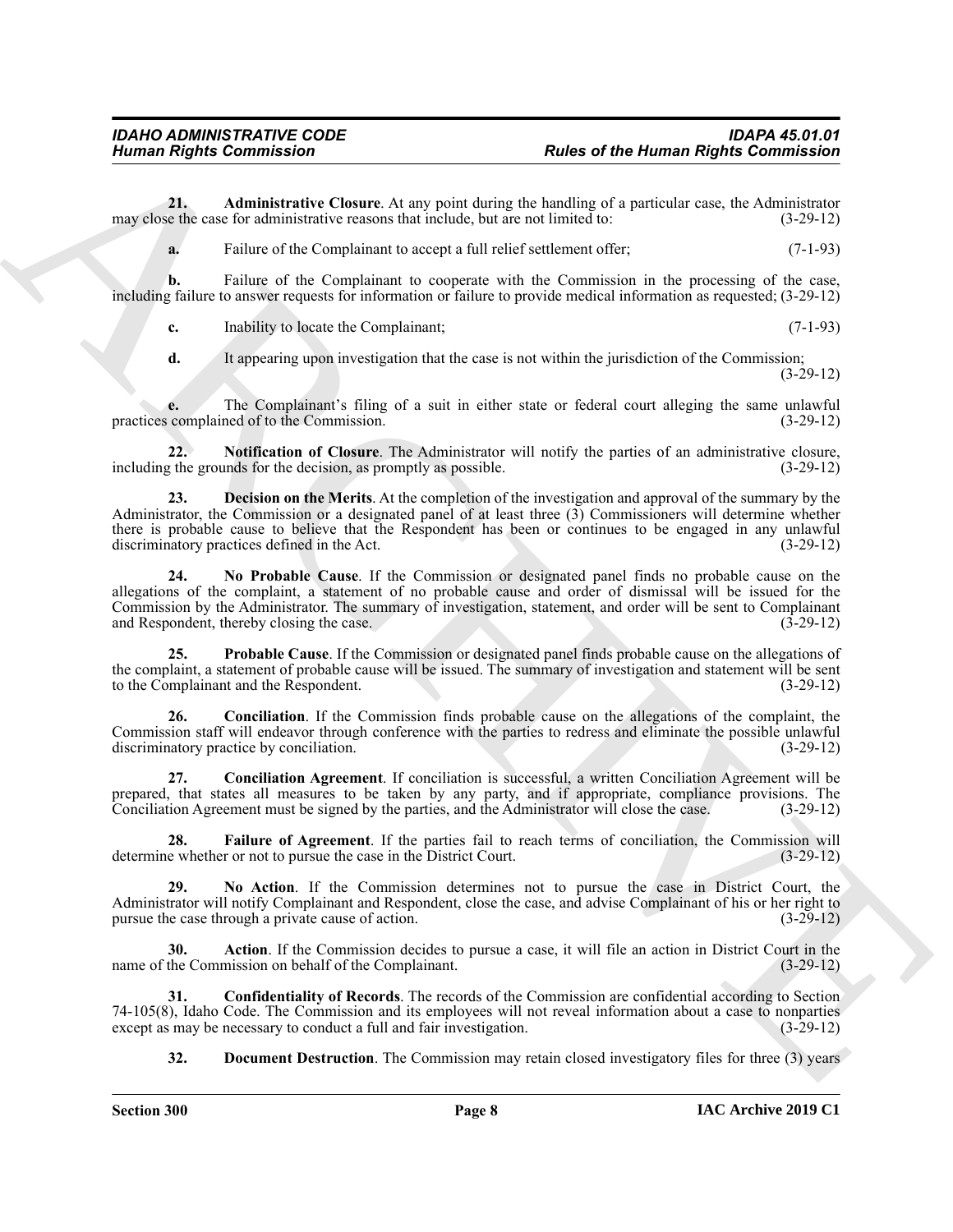<span id="page-8-1"></span>from the date of closure at which time these documents may be destroyed at the discretion of the Administrator. (3-29-12)

The the term of the first of the prior of the term of the term of the contract of the contract of the state of the state of the state of the state of the state of the state of the state of the state of the state of the sta **33. Notice of Right to Sue**. At the time of case closure, the Administrator will issue a notice of administrative dismissal notifying the Complainant of his or her right to file a civil action in District Court. Any such suit must be filed within ninety  $(\bar{90})$  days of the date of this notice. (3-29-12)

<span id="page-8-0"></span>**301. -- 999. (RESERVED)**